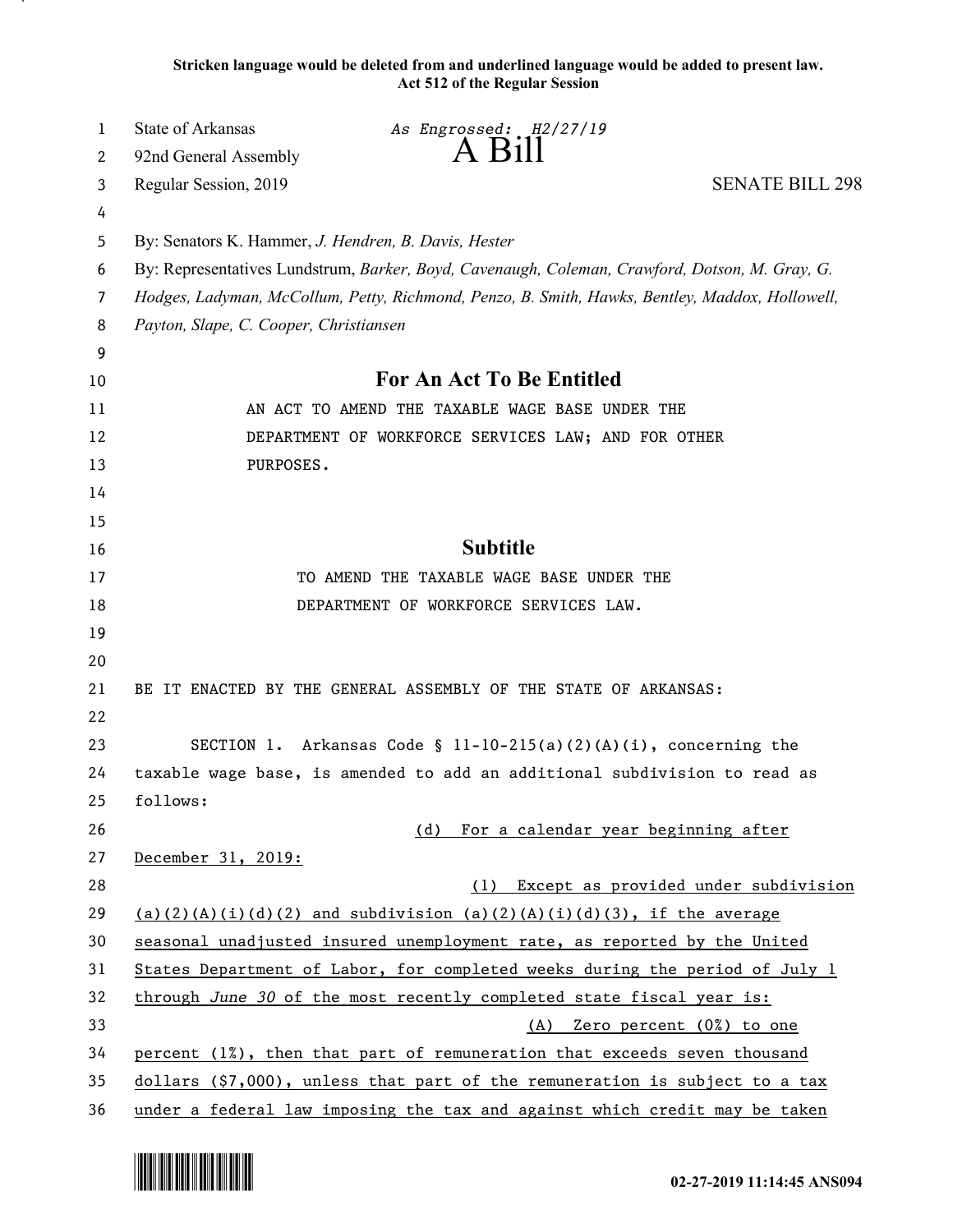As Engrossed: H2/27/19 SB298

| 1  | for contributions required to be paid into a state unemployment fund is            |  |  |
|----|------------------------------------------------------------------------------------|--|--|
| 2  | increased then the new federal taxable wage base shall be the new minimum          |  |  |
| 3  | amount under this subsection;                                                      |  |  |
| 4  | (B)<br>One and one hundredths of a                                                 |  |  |
| 5  | percent $(1.01%)$ to one and forty-nine hundredths of a percent $(1.49%)$ , then   |  |  |
| 6  | that part of remuneration that exceeds eight thousand dollars $(88,000)$ ,         |  |  |
| 7  | unless, under a federal law imposing the tax and against which credit may be       |  |  |
| 8  | taken for contributions required to be paid into a state unemployment fund is      |  |  |
| 9  | increased, then that part of remuneration that is one thousand dollars             |  |  |
| 10 | $(1,000)$ greater than the minimum amount under subdivision                        |  |  |
| 11 | $(a)(2)(A)(i)(d)(1)(A)$ of this section;                                           |  |  |
| 12 | One and one-half percent<br>(C)                                                    |  |  |
| 13 | $(1.5%)$ to two and nineteen hundredths of a percent $(2.19%)$ , then that part of |  |  |
| 14 | remuneration that exceeds nine thousand dollars (\$9,000), unless under a          |  |  |
| 15 | federal law imposing the tax and against which credit may be taken for             |  |  |
| 16 | contributions required to be paid into a state unemployment fund is                |  |  |
| 17 | increased, then that part of remuneration that is two thousand dollars             |  |  |
| 18 | $(§2,000)$ greater than the minimum amount under subdivision                       |  |  |
| 19 | $(a)(2)(A)(i)(d)(1)(A)$ of this section; or                                        |  |  |
| 20 | Two and twenty hundredths of a<br>(D)                                              |  |  |
| 21 | percent (2.20%) or greater, then that part of remuneration that exceeds ten        |  |  |
| 22 | thousand dollars $(\$10,000)$ unless under a federal law imposing the tax and      |  |  |
| 23 | against which credit may be taken for contributions required to be paid into       |  |  |
| 24 | a state unemployment fund is increased, then that part of remuneration that        |  |  |
| 25 | is three thousand dollars $(§3,000)$ greater than the minimum amount under         |  |  |
| 26 | subdivision (a)(2)(A)(i)(d)(1)(A) of this section;                                 |  |  |
| 27 | If during the period of July 1<br>(2)                                              |  |  |
| 28 | through June 30 of the most recently completed state fiscal year,                  |  |  |
| 29 | disbursements from the unemployment insurance trust fund exceed two hundred        |  |  |
| 30 | million dollars (\$200,000,000) and the balance of the unemployment insurance      |  |  |
| 31 | trust fund is less than six hundred million dollars $(\$600,000,000)$ , then that  |  |  |
| 32 | part of remuneration that exceeds eleven thousand dollars (\$11,000); or           |  |  |
| 33 | If during the period of July 1<br>(3)                                              |  |  |
| 34 | through June 30 of the most recently completed state fiscal year,                  |  |  |
| 35 | disbursements from the unemployment insurance trust fund exceed two hundred        |  |  |
|    |                                                                                    |  |  |

2 02-27-2019 11:14:45 ANS094